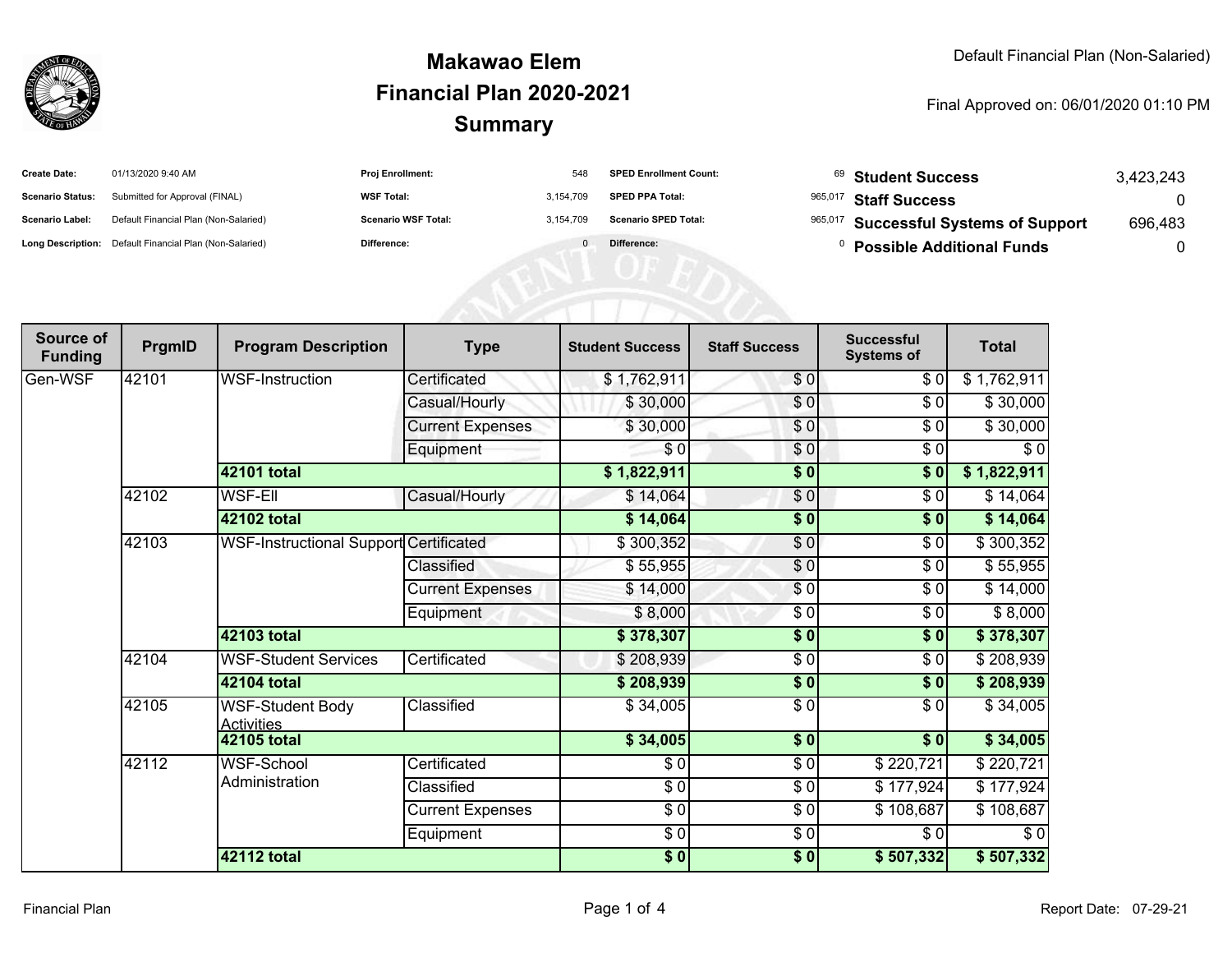

## **SummaryMakawao ElemFinancial Plan 2020-2021**

Final Approved on: 06/01/2020 01:10 PM

| Source of<br><b>Funding</b> | PrgmID   | <b>Program Description</b>                    | <b>Type</b>             | <b>Student Success</b> | <b>Staff Success</b> | <b>Successful</b><br><b>Systems of</b> | <b>Total</b>     |
|-----------------------------|----------|-----------------------------------------------|-------------------------|------------------------|----------------------|----------------------------------------|------------------|
| Gen-WSF                     | 42113    | <b>WSF-School Facility</b><br><b>Services</b> | Classified              | $\sqrt{6}$             | $\overline{\$0}$     | \$149,559                              | \$149,559        |
|                             |          |                                               | Casual/Hourly           | $\overline{\$0}$       | $\overline{\$0}$     | \$20,999                               | \$20,999         |
|                             |          |                                               | <b>Current Expenses</b> | $\sqrt{6}$             | $\overline{30}$      | \$0                                    | $\sqrt{6}$       |
|                             |          |                                               | Equipment               | \$0                    | $\overline{\$0}$     | \$18,593                               | \$18,593         |
|                             |          | <b>42113 total</b>                            |                         | $\overline{\$0}$       | $\overline{\$0}$     | \$189,151                              | \$189,151        |
|                             | Gen-WSF  |                                               |                         | \$2,458,226            | $\overline{\$0}$     | \$696,483                              | \$3,154,709      |
| Gen-SPED                    | 17101    | SPED Ppa - Instruction                        | Certificated            | \$652,930              | \$0                  | $\overline{\$0}$                       | \$652,930        |
|                             |          |                                               | Classified              | \$309,906              | \$0                  | \$0                                    | \$309,906        |
|                             |          |                                               | <b>Current Expenses</b> | \$2,181                | \$0                  | \$0                                    | \$2,181          |
|                             |          | <b>17101 total</b>                            |                         | \$965,017              | $\overline{\$0}$     | $\overline{\$0}$                       | \$965,017        |
|                             | 17131    | Special Education in<br>Regular Schools       | Certificated            | \$0                    | \$0                  | $\overline{\$0}$                       | $\overline{\$0}$ |
|                             |          |                                               | Classified              | $\sqrt{6}$             | \$0                  | $\overline{\$0}$                       | $\overline{\$0}$ |
|                             |          | <b>17131 total</b>                            |                         | $\overline{\$0}$       | $\overline{\$0}$     | $\overline{\$0}$                       | $\overline{\$0}$ |
|                             | Gen-SPED |                                               |                         | \$965,017              | $\overline{\$0}$     | $\overline{\$0}$                       | \$965,017        |
| Federal                     | 18902    | <b>ESEA Title I-Schools</b>                   | Certificated            | \$0                    | \$0                  | $\overline{30}$                        | $\overline{\$0}$ |
|                             |          |                                               | Casual/Hourly           | $\overline{\$0}$       | $\overline{S}0$      | $\overline{\$0}$                       | $\overline{\$0}$ |
|                             |          |                                               | <b>Current Expenses</b> | \$0                    | \$0                  | $\overline{\$0}$                       | $\overline{30}$  |
|                             |          |                                               | Equipment               | \$0                    | $\sqrt{6}$           | $\overline{\$0}$                       | $\overline{30}$  |
|                             |          | <b>18902 total</b>                            |                         | $\overline{\$0}$       | $\overline{\$0}$     | $\overline{\$0}$                       | $\overline{\$0}$ |
|                             | 18935    | <b>ESEA Title I-Parent</b><br>Engagement      | <b>Current Expenses</b> | \$0                    | $\overline{S}0$      | $\overline{\$0}$                       | $\overline{\$0}$ |
|                             |          | <b>18935 total</b>                            |                         | \$0                    | $\frac{1}{2}$        | $\overline{\$0}$                       | $\sqrt{6}$       |
|                             | 20698    | Essa Title IIa Support<br>New Tchr & Prin     | Casual/Hourly           | $\overline{\$0}$       | $\overline{\$0}$     | $\overline{\$0}$                       | $\overline{\$0}$ |
|                             |          | <b>20698 total</b>                            |                         | \$0                    | \$0                  | \$0                                    | $\overline{\$0}$ |
|                             | 35913    | <b>Sch Prgm Food Services</b>                 | Classified              | $\overline{S}0$        | $\overline{S}0$      | $\overline{\$0}$                       | $\overline{30}$  |
|                             |          |                                               | Casual/Hourly           | $\overline{\$0}$       | $\overline{\$0}$     | $\overline{\$0}$                       | $\sqrt{6}$       |
|                             |          | 35913 total                                   |                         | $\sqrt{6}$             | \$0                  | $\overline{\$0}$                       | \$0              |
|                             | Federal  |                                               |                         | $\overline{\$0}$       | $\overline{\$0}$     | $\overline{\$0}$                       | $\overline{\$0}$ |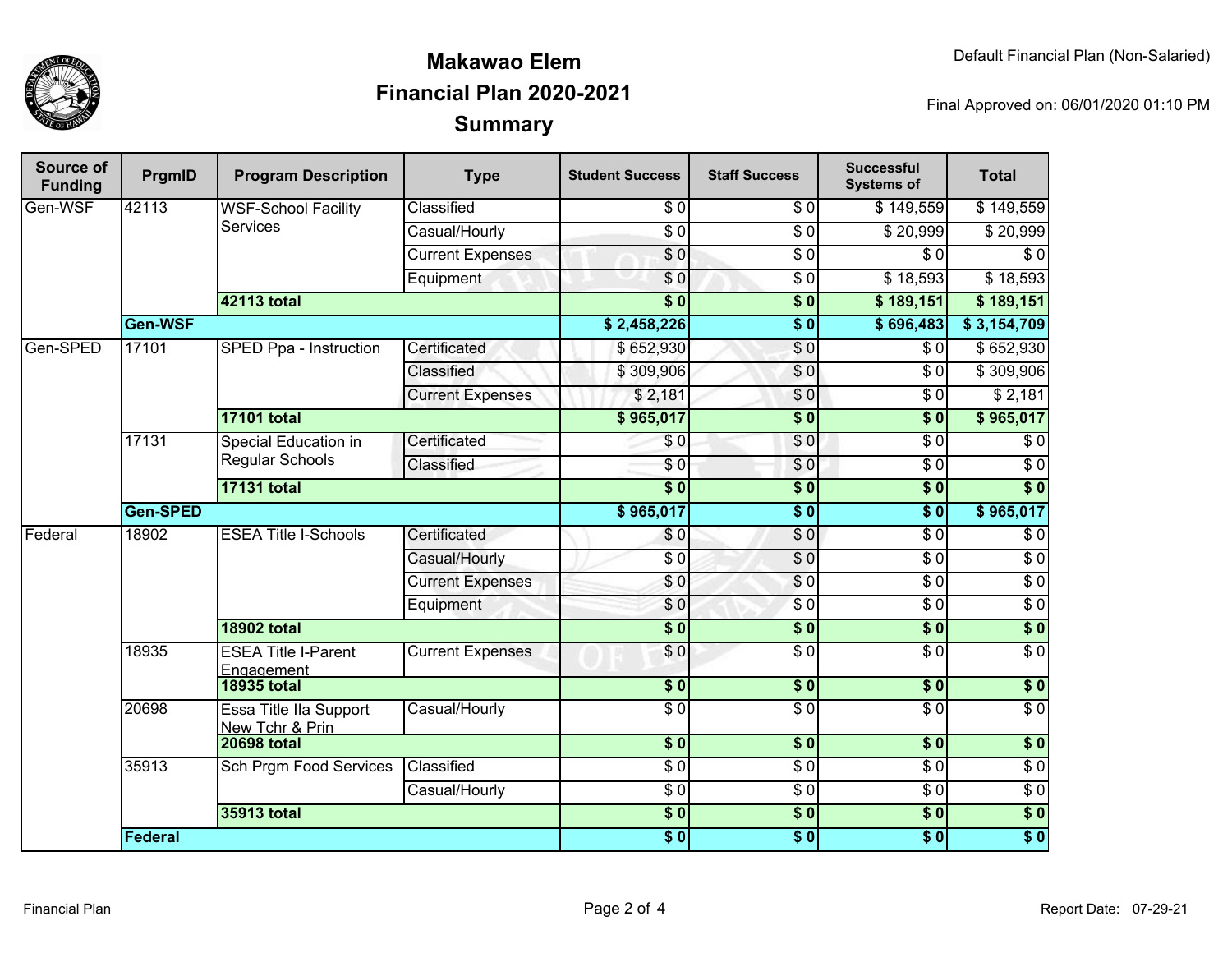

## **SummaryMakawao ElemFinancial Plan 2020-2021**

Final Approved on: 06/01/2020 01:10 PM

| Source of<br><b>Funding</b> | PrgmID          | <b>Program Description</b>                    | <b>Type</b>             | <b>Student Success</b> | <b>Staff Success</b> | <b>Successful</b><br><b>Systems of</b> | <b>Total</b>     |
|-----------------------------|-----------------|-----------------------------------------------|-------------------------|------------------------|----------------------|----------------------------------------|------------------|
| Gen-Cent                    | 35163           | Food Services-General<br>Fund                 | Classified              | \$0                    | \$0                  | \$0                                    | \$0              |
|                             |                 |                                               | Casual/Hourly           | \$0                    | \$0                  | \$0                                    | $\sqrt{6}$       |
|                             |                 | 35163 total                                   |                         | \$0                    | \$0                  | \$0                                    | \$0              |
|                             | <b>Gen-Cent</b> |                                               |                         | \$0                    | \$0                  | \$0                                    | \$0              |
| Special                     | 19062           | DOD-Fed Connected<br><b>Student Incentive</b> | <b>Current Expenses</b> | \$0                    | \$0                  | \$0                                    | $\sqrt{6}$       |
|                             |                 | <b>19062 total</b>                            |                         | \$0                    | \$0                  | \$0                                    | \$0              |
|                             | 35304           | Food Services-Special<br>Fund                 | <b>Current Expenses</b> | \$0                    | \$0                  | $\overline{\$0}$                       | $\overline{\$0}$ |
|                             |                 | 35304 total                                   |                         | \$0                    | \$0                  | \$0                                    | \$0              |
|                             | <b>Special</b>  |                                               |                         | \$0                    | \$0                  | \$0                                    | $\sqrt{6}$       |
| Rev Fund                    | 45004           | After School                                  | Casual/Hourly           | \$0                    | \$0                  | \$0                                    | \$0              |
|                             |                 | 45004 total                                   |                         | \$0                    | \$0                  | \$0                                    | $\sqrt{6}$       |
|                             | <b>Rev Fund</b> |                                               |                         | \$0                    | \$0                  | \$0                                    | $\sqrt{6}$       |
| <b>Grand Total</b>          |                 |                                               | \$3,423,243             | \$0                    | \$696,483            | \$4,119,726                            |                  |